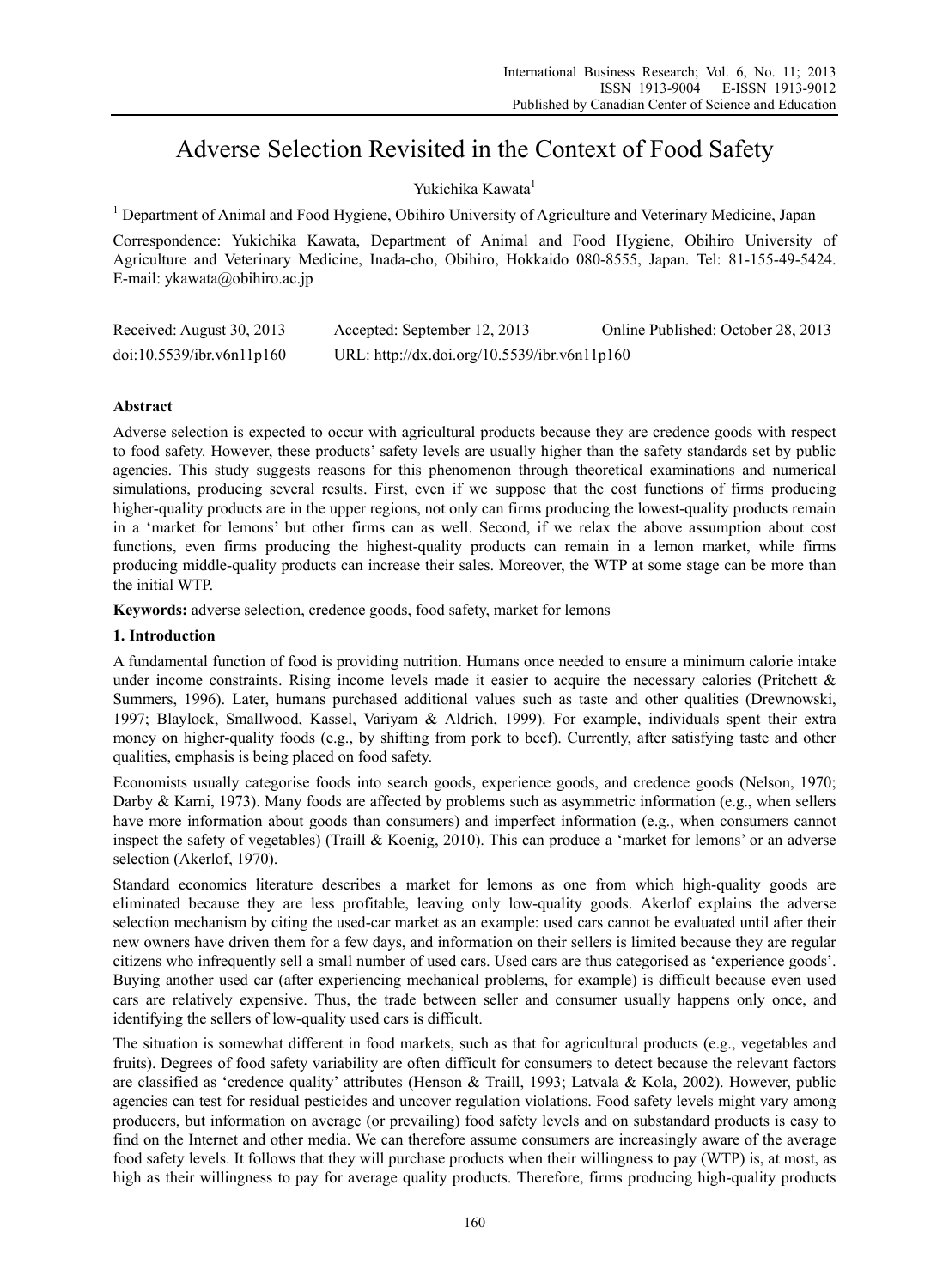should exit the market, and food safety levels should fall to the level defined by the safety standards set by public agencies. Product prices should also continue to fall.

Previous studies of this topic have introduced various systems for preventing adverse selection and securing food safety levels. Such systems have included a public certification system (Crespi & Marette, 2001; Jahn, Schramm & Spiller, 2005; Albersmeier, Schulze, Jahn & Spiller, 2009), HACCAP (Starbird, 2005), safety standards systems (Hammoudi, Hoffmann & Surry, 2009), and traceability systems (Sykuta, 2005; Starbird & Amanor-Boadu, 2006; Starbird & Amanor-Boadu, 2007). In addition, researchers have examined the most appropriate methods with which to implement these systems (for example, Farina, Gutman, Lavarello, Nunes  $\&$ Reardon, 2005; Cho & Hooker, 2007).

However, food safety levels rarely fall to the level of existing safety standards, especially in developed countries where most firms satisfy the food safety standards set by public agencies to varying degrees. Further, despite the additional costs required to improve food safety (driven by the need for additional equipment and/or testing) and as reduced pesticide use increases the risk of disease and insect damage, products that offer higher safety levels are still being marketed, and at a price that does not fall. One possible explanation of this fact is an implicit assumption that firms in a market for lemons are homogeneous. Moreover, the possible reasons why adverse selection is not occurring in the agricultural products market include differences in cost structure, an inadequately examined issue. This paper is intended to fill this knowledge gap.

This paper examines the following two cases. First, while assuming that the cost functions of firms producing higher-quality products are high, we examine whether all firms but those producing the lowest-quality products will exit from a market for lemons. Second, we examine whether firms producing higher-quality products can increase their sales if we relax our assumption about cost functions.

The remainder of this paper is structured as follows. Sections 2 and 3 examine these questions theoretically in the context of a normal market and a market for lemons. Section 4 describes the numerical simulations for the selected cases. Finally, section 5 concludes the paper.

#### **2. Normal Market**

#### *2.1 Cost Functions*

Suppose there are three competitive markets in which a single agricultural product with varying quality levels is sold. Product quality level is divided into high, middle, and low (H, M, and L, respectively). Quality differences are observable in the market during purchase through the products' labels; thus, products H, M, and L appear similar, but are easily distinguishable by their labels. Countless homogeneous firms operate in each competitive market. Of these, we shall refer to one of these firms in market H, M and L as 'firm H', 'firm M', and 'firm L', respectively.

Suppose a difference in quality means a difference in food safety, when other attributes are identical. As firm L in market L does not pay special attention to food safety, its total costs can be described as follows:

$$
TC(x_{\iota}) = V(x_{\iota}) + F \tag{1}
$$

where  $V(x_i)$  and F are the variable and fixed costs, respectively, and  $x_i$  denotes the amount of product L. The marginal cost is then specified as the following equation:

$$
MC(x_{\iota}) = \nu(x_{\iota})
$$
 (2)

where  $v(x) = \frac{dV(x)}{dx}$ *L*  $v(x) = \frac{dV(x)}{dt}$ 

Firms M and L in markets M and L pay more attention to the safety of their products. Therefore, let us suppose the marginal costs of firms H and M can be specified as follows:

$$
MC(xH) = v(xH) + \alphaH
$$
 (3)

$$
MC(x_M) = v(v_M) + \alpha_M \tag{4}
$$

where  $x_{\mu}$  and  $x_{\mu}$  denote the amount of products H and L, respectively and  $v(x_i) = dV(x_i)/dx_i$ ,  $i = H$ , *M* .

## **Assumption 1**

Let us suppose  $\alpha_{\mu} \ge \alpha_{\mu} \ge 0$  and  $v(x_{\mu}) \ge v(x_{\mu}) \ge v(x_{\mu}).$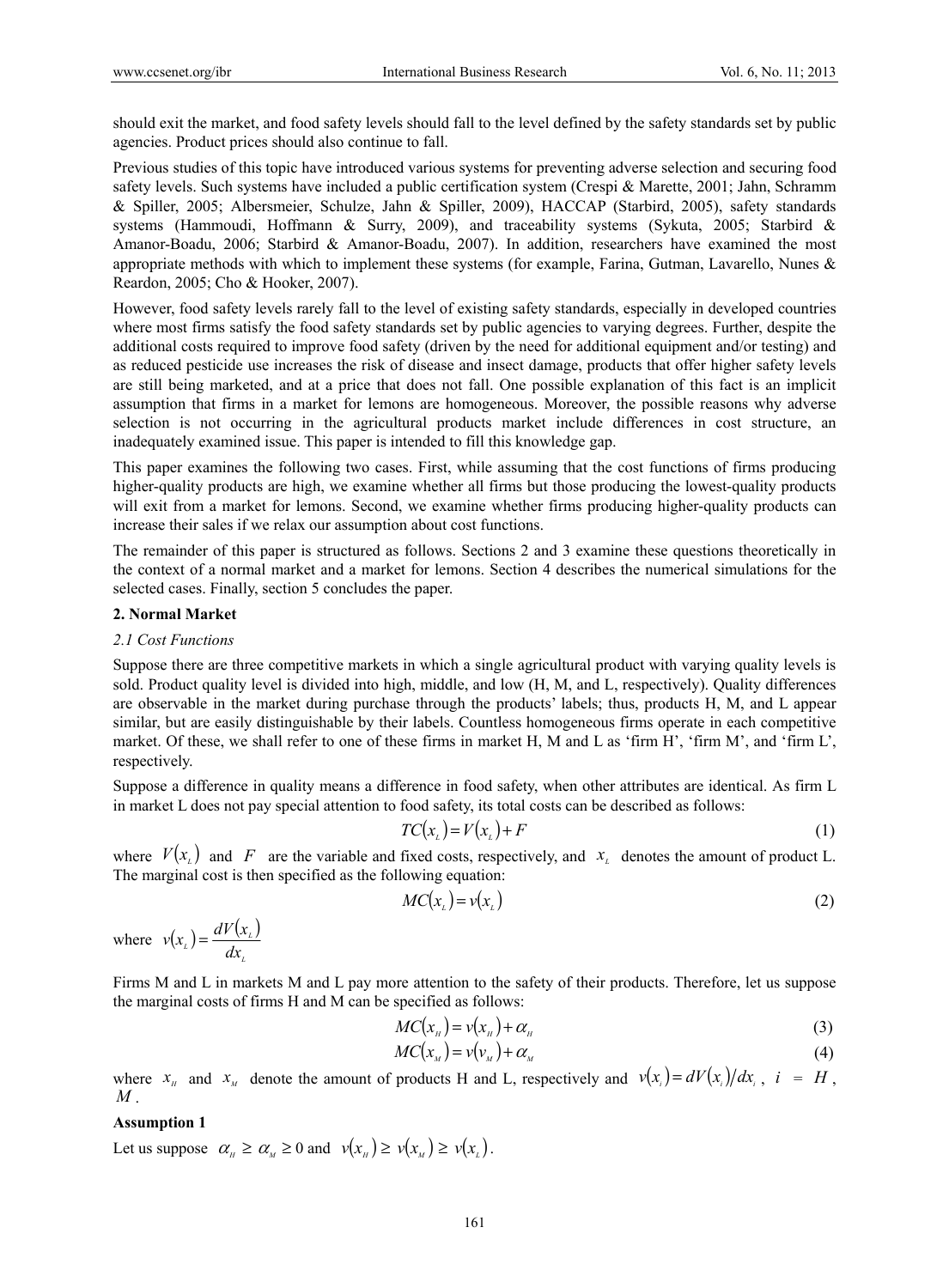#### *2.2 Demand Functions and Market Equilibrium*

The demand functions for products H, M, and L can be specified as follows:

$$
p_{\scriptscriptstyle H} = WTP_{\scriptscriptstyle H} = WTP_{\scriptscriptstyle L} + \alpha_{\scriptscriptstyle H} \tag{5}
$$

$$
p_{\scriptscriptstyle M} = WTP_{\scriptscriptstyle M} = WTP_{\scriptscriptstyle L} + \alpha_{\scriptscriptstyle M} \tag{6}
$$

$$
p_{\iota} = WTP_{\iota} \tag{7}
$$

where  $\alpha$ <sub>s</sub> are interpreted as the price premium when it is possible to distinguish product quality. Market equilibrium will be attained when  $MC(x_i) = p_i$ ,  $i = H$ ,  $M$ ,  $L$ . Therefore, we have the following conditions:

$$
v(x_i) = WTP_i, \quad i = H, \quad M, \quad L \tag{8}
$$

For the sake of simplicity, we suppose  $v(x_i) = k_i x_i$  (*i* = *H*, *M*, *L*) and  $k_i > 0$  (*i* = *H*, *M*, *L*) are constants. We then have the following condition:

$$
x_i = \frac{v(x_i)}{k_i} = \frac{WTP_i}{k_i} \tag{9}
$$

Let us denote the sales by firms H, M, and L as  $x_n^0 > 0$ ,  $x_M^0 > 0$ , and  $x_l^0 > 0$ , respectively. If  $k_{H} = k_M =$  $k_{\mu}$ , then  $x_{\mu}^{\circ} \le x_{\mu}^{\circ} \le x_{\mu}^{\circ}$  because cost function  $MC(x_{\mu})$  locates equal to or higher than  $MC(x_{\mu})$  and the same relationship holds between  $MC(x_a)$  and  $MC(x_a)$ .

#### **3. Market for Lemons**

## *3.1 First Stage*

Some of the assumptions above are modified in a market for lemons. Section 2 mentioned the labelling system that allows consumers to determine product quality and established that there are three competitive markets. In this section, however, we suppose that there is no such labelling system and that products H, M, and L are sold in the same competitive market (i.e. the market for lemons). Although countless firms operate in this market, we simplify by concentrating on three firms selling products that look similar, but have different food safety levels.

Here again, a difference in quality means a difference in food safety. For the sake of simplicity, let us suppose that the number of sales for firms H, M, and L at the beginning of the first stage are  $x<sub>n</sub><sup>0</sup>$ ,  $x<sub>n</sub><sup>0</sup>$ , and  $x<sub>n</sub><sup>0</sup>$ , respectively and that products H, M, and L are distributed uniformly in the market. It follows that the market shares of these firms are  $x_n^0/x^0$ :  $x_\mu^0/x^0$ :  $x_\mu^0/x^0$ , where  $x^0 = x_\mu^0 + x_\mu^0 + x_\mu^0$ . We also suppose that consumers know these two facts (market shares and distribution). A consumer's willingness to pay for products in this market for lemons in the first stage can then be calculated as follows:

$$
WTP_{lemon}^{0} = [WTP_L + \alpha_H] \frac{x_H^0}{x^0} + [WTP_L + \alpha_M] \frac{x_M^0}{x^0} + WTP_L \frac{x_L^0}{x^0}
$$
  
=  $WTP_L + \frac{1}{x^0} [\alpha_H x_H^0 + \alpha_M x_M^0]$  (10)

Note that  $x_i^0 = WTP_i/k_i$  ( $i = H, M, L$ ) holds based on eq. (9).

# *3.2 Firm M in the First Stage*

In a market for lemons, firm M sells  $x_M = x_M^1$  in the first stage, which can be calculated as follows. Because  $MC(x_{\mu}) = WTP_{\mu_{\text{enom}}}^0$ , we have the following equation:

$$
x_{M}^{1} = \frac{1}{k_{M}} \left\{ WTP_{L} + \frac{1}{x^{0}} \left[ x_{M}^{0} (\alpha_{M} - \alpha_{M}) - x_{L}^{0} \alpha_{M} \right] \right\}
$$
(11)

If  $x_{\scriptscriptstyle H}^{\scriptscriptstyle 0}(\alpha_{\scriptscriptstyle H}-\alpha_{\scriptscriptstyle M})-x_{\scriptscriptstyle L}^{\scriptscriptstyle 0}\alpha_{\scriptscriptstyle M}=0$ , from eqs. (9) and (11),  $x_{\scriptscriptstyle M}^{\scriptscriptstyle 1}=WTP_{\scriptscriptstyle L}/k_{\scriptscriptstyle M}=x_{\scriptscriptstyle M}^{\scriptscriptstyle 0}$ . Here, equation  $x_{\scriptscriptstyle H}^{\scriptscriptstyle 0}(\alpha_{\scriptscriptstyle H}-\alpha_{\scriptscriptstyle M})$  $-x_{\iota}^0 \alpha_{\iota} = 0$  implies that firm M's total fixed cost for improving food safety is the same as the sum of the total fixed costs of firms H and L for their food safety improvement. For ease of notation, we denote  $G_{\scriptscriptstyle M}^0 = x_{\scriptscriptstyle H}^0 \alpha_{\scriptscriptstyle H} + x_{\scriptscriptstyle L}^0 / x_{\scriptscriptstyle H}^0 + x_{\scriptscriptstyle L}^0$  and obtain the following result: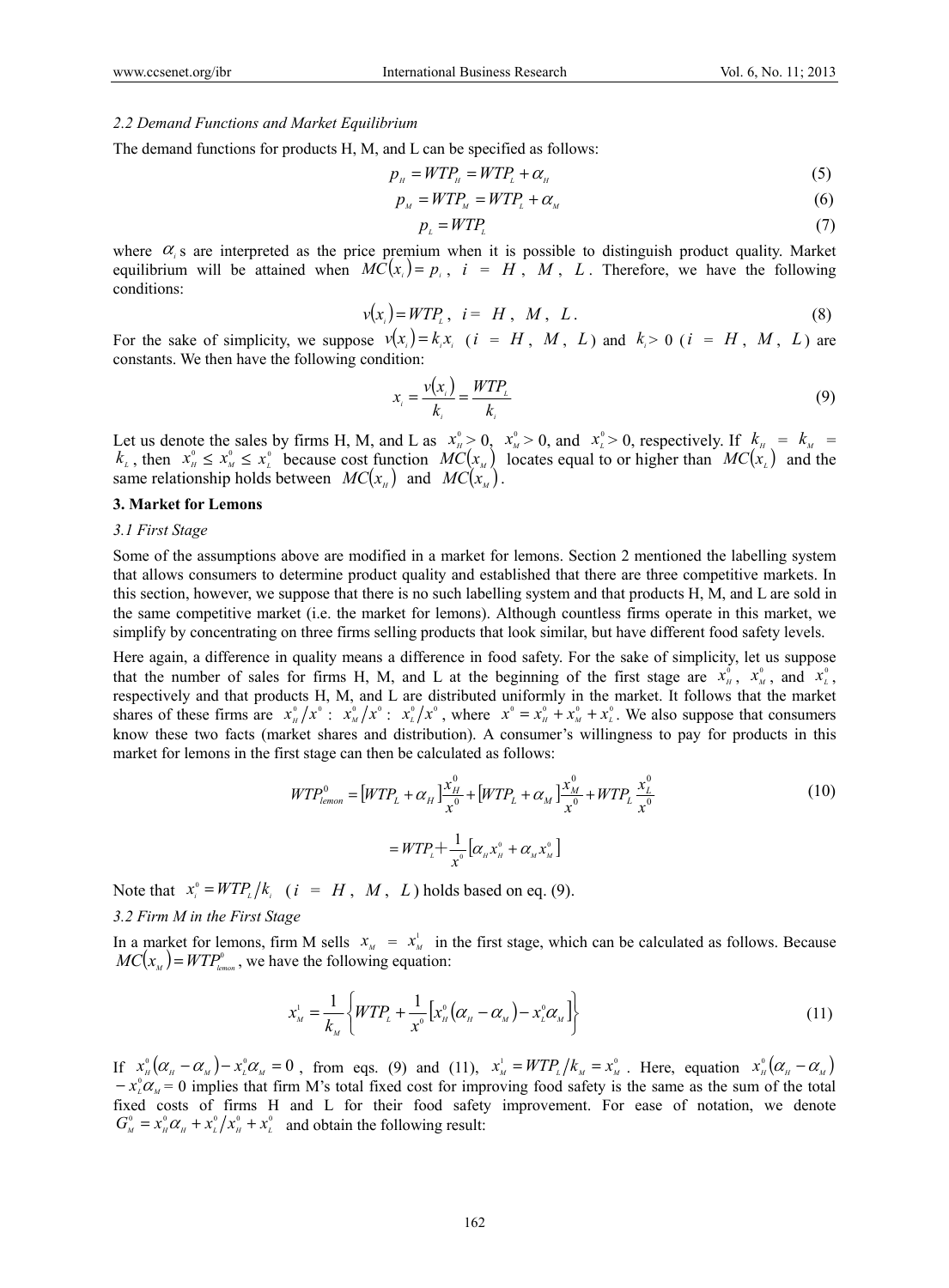$$
\text{If } \begin{cases} \alpha_{_M} > G_M^0 \\ \alpha_{_M} &= G_M^0 \\ \alpha_{_M} < G_M^0 \end{cases}, \qquad \text{then } \begin{cases} x_{_M}^1 < x_{_M}^0 \\ x_{_M}^1 &= x_{_M}^0 \\ x_{_M}^1 > x_{_M}^0 \end{cases} \tag{12}
$$

#### *3.3 Firm H in the First Stage*

Firm H sells  $x_{\mu} = x_{\mu}^1$ , which can be calculated as follows. Because  $MC(x_{\mu}) = WTP_{\mu_{\text{mean}}}^0$ , we have the following equation:

$$
x_{H}^{1} = \frac{1}{k_{H}} \left\{ WTP_{L} + \frac{1}{x^{0}} \left[ x_{M}^{0} (\alpha_{M} - \alpha_{H}) - x_{L}^{0} \alpha_{H} \right] \right\}
$$
(13)

Because  $x_{\scriptscriptstyle M}^{\scriptscriptstyle 0}(\alpha_{\scriptscriptstyle M}-\alpha_{\scriptscriptstyle H})-x_{\scriptscriptstyle L}^{\scriptscriptstyle 0}\alpha_{\scriptscriptstyle H}$  is negative, it follows that  $x_{\scriptscriptstyle H}^{\scriptscriptstyle 1}< x_{\scriptscriptstyle H}^{\scriptscriptstyle 0}$ . *3.4 Firm L in the First Stage* 

Firm L sells  $x_i = x_i^1$ , which can be calculated as follows. Because  $MC(x_i) = WTP_{\text{lemon}}^0$ , we have the following equation:

$$
x_{\iota}^{\iota} = \frac{1}{k_{\iota}} \left\{ WTP_{\iota} + \frac{1}{x^{\circ}} \left[ \alpha_{\mu} x_{\mu}^{\circ} + \alpha_{\mu} x_{\mu}^{\circ} + x_{\iota}^{\circ} \right] \right\}
$$
 (14)

Because  $\alpha_{\mu} x_{\mu}^{\circ} + \alpha_{\mu} x_{\mu}^{\circ} + x_{\mu}^{\circ}$  is positive, it follows that  $x_{\mu}^{\circ} < x_{\mu}^{\circ}$ .

## *3.5 Second and Subsequent Stages*

In the second stage, the sales of firms H, M, and L are  $x<sub>u</sub><sup>1</sup>$ ,  $x<sub>u</sub><sup>1</sup>$ , and  $x<sub>u</sub><sup>1</sup>$ , respectively, and products H, M, and L are distributed uniformly in the market. It follows that the market shares of these firms are  $x_n^1/x^1$ :  $x_n^1/x^1$ :  $x_L^1/x^1$ , where  $x^1 = x_H^1 + x_M^1 + x_L^1$ . Therefore, a consumer's willingness to pay for a product is modified as follows:

$$
WTP_{lemon}^{1} = [WTP_{L} + \alpha_{H}]\frac{x_{H}^{1}}{x^{1}} + [WTP_{L} + \alpha_{M}]\frac{x_{M}^{1}}{x^{1}} + WTP_{L}\frac{x_{L}^{1}}{x^{1}}
$$
  
=  $WTP_{L} + \frac{1}{x^{1}}[\alpha_{H}x_{H}^{1} + \alpha_{M}x_{M}^{1}]$  (15)

Using the same procedures presented in subsections 3.2 to 3.4, we can easily show  $x_n^2 \le x_n^0$  and  $x_n^2 \ge x_n^0$ . The magnitude of the relationship between  $x^0_M$  and  $x^2_M$  is not conclusive. Therefore, the preposition below holds.

#### **Proposition 1**

In any stage *t* , the following relationships hold under assumption 1:

$$
x_{\scriptscriptstyle H}^0 \ge x_{\scriptscriptstyle H}^{\scriptscriptstyle \prime +1}
$$
, and  $x_{\scriptscriptstyle L}^0 \le x_{\scriptscriptstyle L}^{\scriptscriptstyle \prime +1}$ .

#### **Corollary 1**

Under assumption 1, the WTP at any stage *t* is less than the initial WTP.

# **4. Numerical Simulations**

#### *4.1 Incomplete Market for Lemons*

Although removing assumption 1 produces interesting findings, qualitative results are difficult to derive. Therefore, in this section, we conduct numerical simulations to examine three cases, some of which have assumption 1 removed. We use MS Excel for these numerical simulations. As mentioned in detail below, we set the parameter values and initial values of the sales by firms H, M, and L and calculate the dynamics of sales for 20 stages.

First, we examine the case where all three firms have the same cost functions except  $\alpha_i$  as follows:

$$
MC(x_i) = kx_i + \alpha_i, i = H, M, L.
$$
 (16)

We set  $k = 2$ ,  $\alpha_{H} = 4$ ,  $\alpha_{M} = 2$ ,  $p_{H} = 9$ ,  $p_{M} = 7$ , and  $p_{L} = 5$ . Among the distinct competitive markets,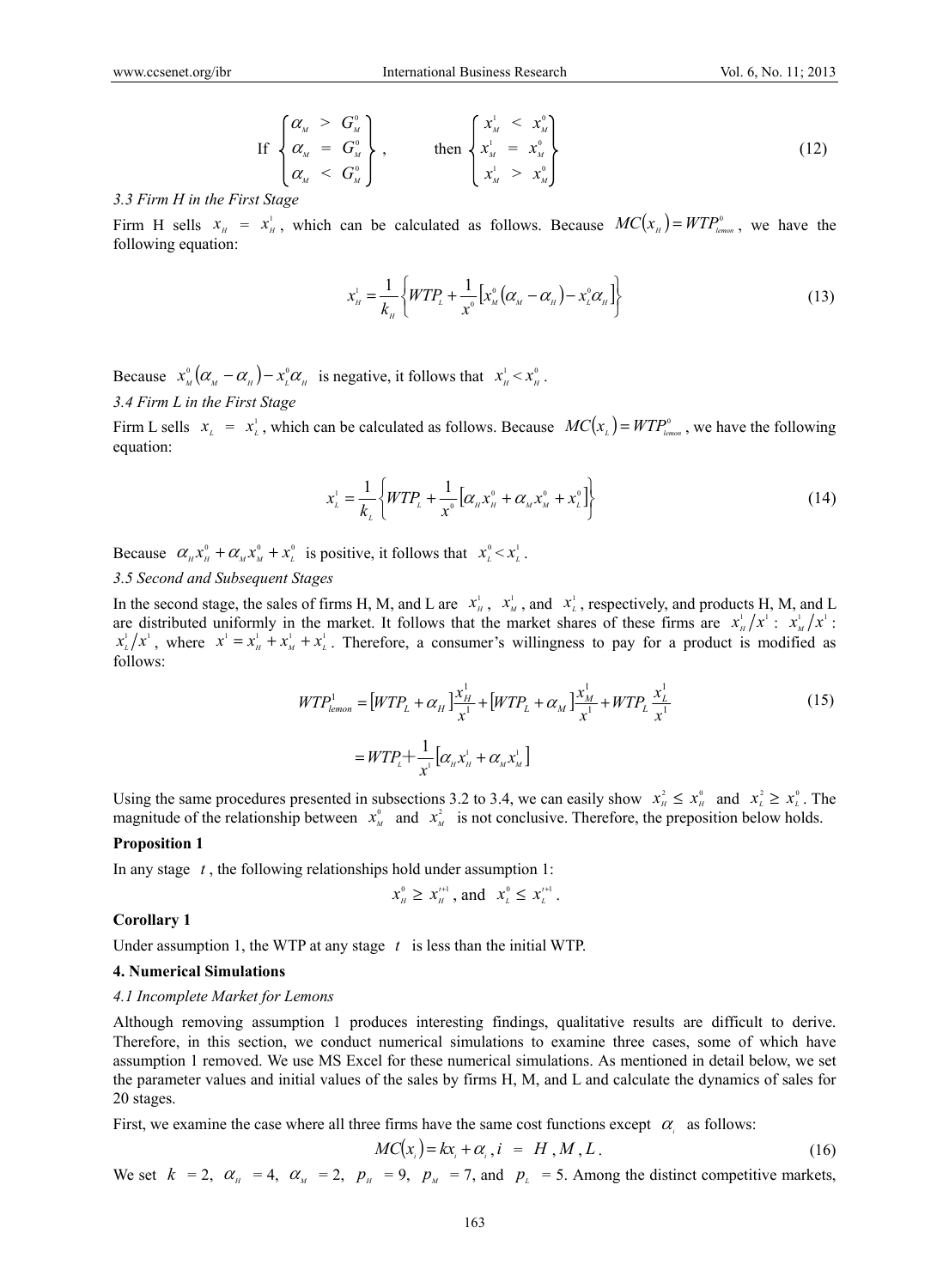the sales for firms H, M, and L are 2, 2, and 2, respectively. Therefore, we use these values as the initial sales values for each firm in the market for lemons.

In this case, product H diminishes to zero at  $t = 2$ , while product M and L remain in the market in the long run (see Figure 1). The sales of product M decrease, whereas those of product L increase. The numerical simulation suggests that, not only the firm producing the lowest-quality product, but also the other firms producing higher-quality products would remain in the market, even if the cost functions are the same but for term  $\alpha$ .



Figure 1. Example of an incomplete market for lemons



Figure 2. Example of a typical market for lemons



Figure 3. Example of an inconsistent case in a market for lemons

# *4.2 Typical Market for Lemons*

Next, we modify the cost function as follows:

$$
MC(x_i) = k_i x_i + \alpha_i, \quad i = H, \quad M, \quad L \tag{17}
$$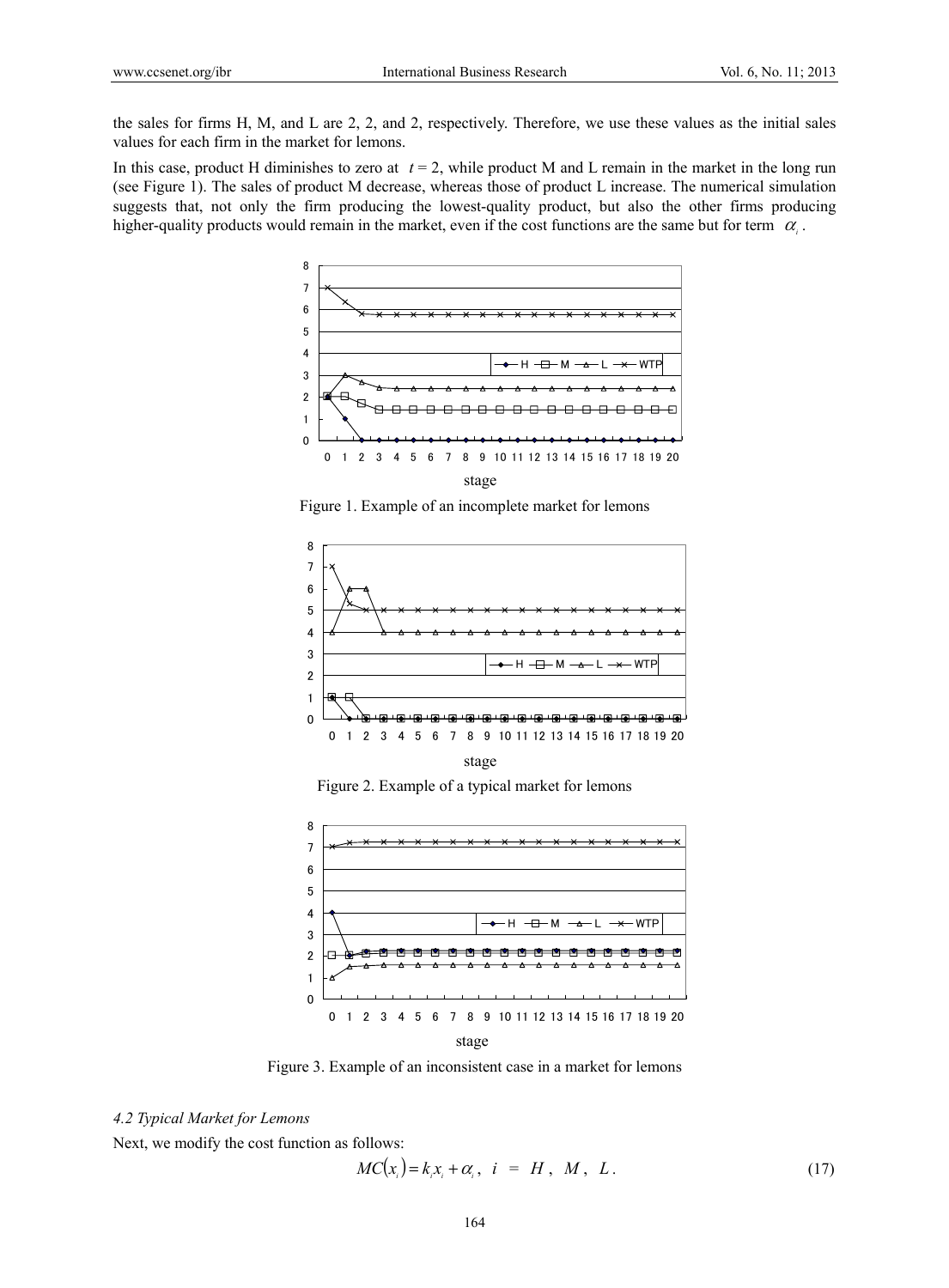Let us suppose  $k_{\mu} \ge k_{\mu} \ge k_{\mu}$ . We set  $k_{\mu} = 4$ ,  $k_{\mu} = 4$ ,  $k_{\mu} = 1$ ,  $\alpha_{\mu} = 4$ ,  $\alpha_{\mu} = 2$ ,  $p_{\mu} = 9$ ,  $p_{\mu} = 7$ , and  $p_{\perp}$  = 5. In this case, assumption 1 is satisfied. In the competitive markets, the sales for firms H, M, and L are 1, 1, and 4, respectively. Therefore, we use these values as the initial sales values for each firm in the market for lemons.

In this case, products H and M diminish to zero at  $t = 1$  and 2, respectively, while product L remains in the market (see Figure 2). This result is consistent with the assertion that higher-quality products exit a market for lemons.

#### *4.3 Inconsistent Case as the Market for Lemons*

Finally, we set  $k_{H} = 1$ ,  $k_{M} = 2$ ,  $k_{L} = 4$ ,  $\alpha_{H} = 4$ ,  $\alpha_{M} = 2$ ,  $p_{H} = 9$ ,  $p_{M} = 7$ , and  $p_{L} = 5$ . In the competitive markets, the sales for firms H, M, and L are 4, 2, and 1, respectively. Therefore, we use these values as the initial sales values for each firm in the market for lemons. This is an interesting case because the firms producing higher-quality products have more cost-effective production technologies (when ignoring  $\alpha$ ).

The results are shown in Figure 3. They suggest that firms producing higher-quality products can increase their sales even in a market for lemons. It follows that, if the firms producing higher-quality products have cost-effective production technologies, they can increase their sales even in a market for lemons. Thus, the WTP in stage *t* in the market for lemons may be higher than the initial WTP, as Figure 3 shows.

# Proposition 2

If we remove assumption 1, the following relationship may hold for *t* >1:

$$
x_{_H}^{^{t+1}} \geq x_{_H}^{^t}, \quad x_{_M}^{^t} \geq x_{_M}^{^0} \quad \text{and} \quad x_{_L}^{^0} > x_{_L}^{^t}.
$$

Corollary 2

If we remove assumption 1, the WTP at some stage *t* may be more than the initial WTP.

This result suggests that adverse selection does not occur among agricultural products even without a labelling system, possibly because the cost functions of the firms producing lower-quality products are in the upper ranges.

#### **5. Brief Discussion**

In sections 2 and 3, we revisited adverse selection in the context of food safety in our setting (assumption 1) and showed that the sales of firm H always decrease or are stable, while those of L increase or are stable and those of firm M are not uniquely determined (Table 1). In section 4, we treated the special case of a usual market for lemons, where not only the sales of firm L but also those of firm M remain in the long run (subsection 4.1). Then, we demonstrated the typical case of a market for lemons, where only the sales of firm L remain in the market (subsection 4.2). Finally, we then removed assumption 1 and showed that the sales of H, M, and L all remain in the market in the long run (subsection 4.3).

As suggested in the Introduction, food safety levels rarely fall to the level of existing safety standards. Our results suggest that this occurs because not only the firm that produces the lowest-quality products but others can remain in the market. We further showed that even firms that produce the highest-quality products can increase their sales when we relax our assumption about cost function. It is often pointed out that a market for lemons will occur in food markets, but we do not necessarily observe this issue in real food markets, especially those in developed countries. Indeed, the present paper explained the gap between traditional explanations and real market behaviour.

| Results                                                                                              |
|------------------------------------------------------------------------------------------------------|
| $x_{H}^{0} \geq x_{H}^{t+1}$ , and $x_{I}^{0} \leq x_{I}^{t+1}$ (Preposition 1)                      |
| $x_{H}^{t} = 0$ , $x_{M}^{t} = x_{M}^{0}$ , and $x_{I}^{t} = x_{I}^{0}$ for $t \ge 3$ (Figure 1)     |
| $x_{\mu}^{t} = 0$ , $x_{\mu}^{t+1} = 0$ , and $x_{\mu}^{t+2} = x_{\mu}^{0}$ for $t \ge 1$ (Figure 2) |
| $x_{\mu}^{t+1} \ge x_{\mu}^t$ , $x_{\mu}^t \ge x_{\mu}^0$ , and $x_{\mu}^t > x_{\mu}^0$ (Figure 3)   |
|                                                                                                      |

Table 1. Comparison of the results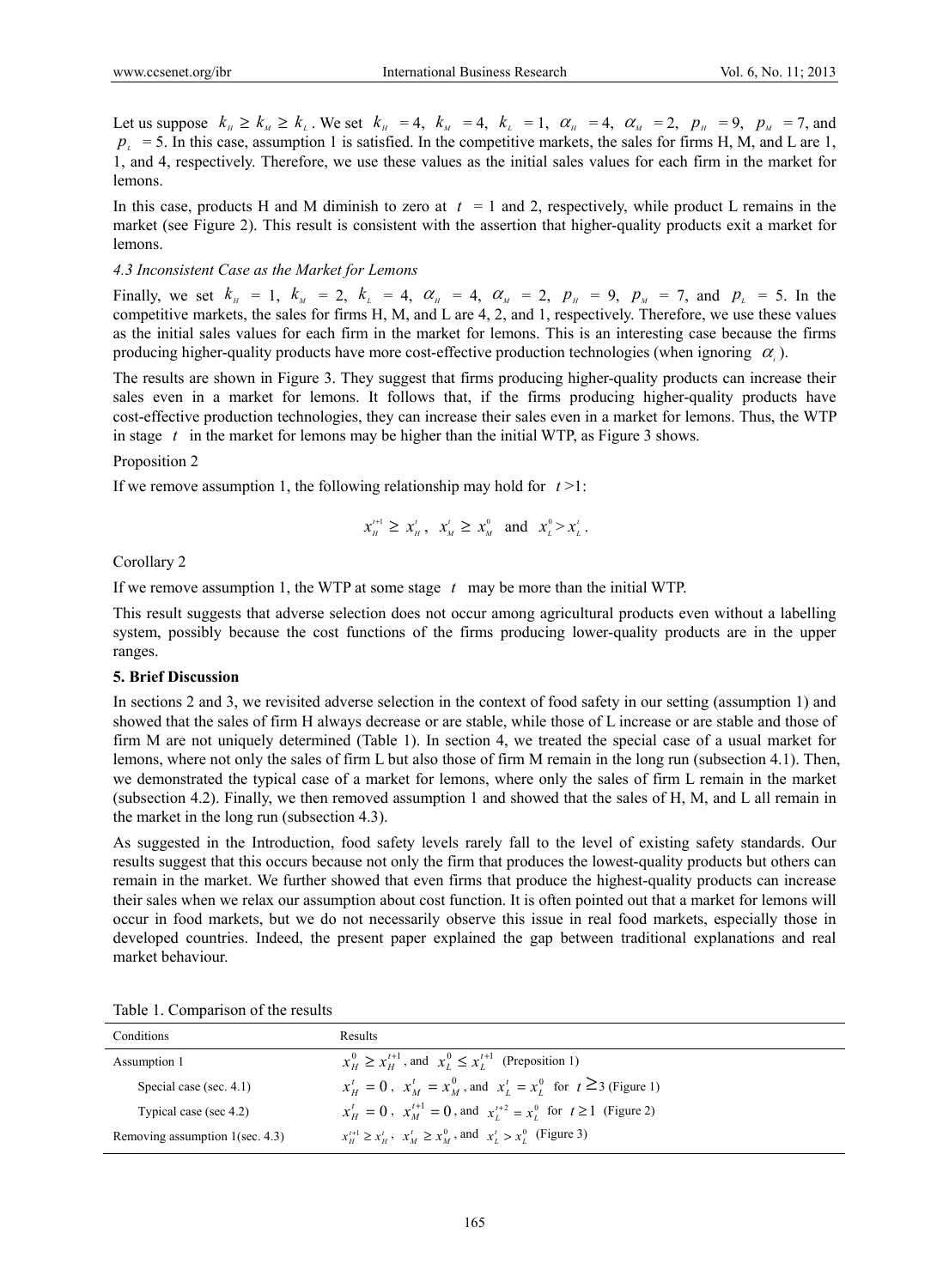## **6. Conclusions**

This study's theoretical examinations and numerical simulations have explored why adverse selection in the food safety context does not seem to occur in the agricultural products market even when no labelling system is used. Food safety information is provided by public agencies and can be easily accessed and understood. Motivated by this information, consumers are willing to pay for products with average food safety levels. Although one expects adverse selection in the food safety context to occur in food markets, the food safety levels of agricultural products often remain higher than those mandated by public agencies' safety standards.

This study's theoretical examinations and numerical simulations indicate the following. First, let us suppose that the cost functions of firms producing higher-quality products are in the upper ranges. Our theoretical analysis showed that the magnitude of the relationship between  $x^0_M$  and  $x'_M$  is not conclusive. Our numerical simulation indicates that firm M can remain in a market for lemons: the WTP at any stage *t* is less than the initial WTP.

Second, we show that even firms producing the highest-quality products can remain in the lemon market and that firms producing middle-quality products can increase their sales if we relax our cost function assumption. Moreover, the WTP at some stage *t* can be more than the initial WTP.

The literature posits that adverse selection occurs in a market for lemons. However, when we explicitly consider the difference in cost functions, not only can firms producing the lowest-quality product remain in the market, but others can as well, indicating that a market for lemons is not inevitable. These results, produced by theoretical analyses and numerical simulations, must be confirmed through research on real firms. This is a task for future research.

# **References**

- Albersmeier, F., Schulze, H., Jahn, G., & Spiller, A. (2009). The reliability of third-party certification in the food chain: From checklists to risk-oriented auditing. *Food Control*, *20*(10), 927–935. http://dx.doi.org/10.1016/j.foodcont.2009.01.010
- Akerlof, G. A. (1970). The market for "lemons": Quality uncertainty and the market mechanism. *Quarterly Journal of Economics*, *84*, 488–500. http://dx.doi.org/10.2307/1879431
- Blaylock, J., Smallwood, D., Kassel, K., Variyam, J., & Aldrich, L. (1999). Economics, food choices, and nutrition. *Food Policy*, *24*(2–3), 269–286. http://dx.doi.org/10.1016/S0306-9192(99)00029-9
- Cho, B. H., & Hooker, N. H. (2007). Voluntary vs. mandatory approaches to food safety: Considering heterogeneous firms. *Foodborne Pathogens and Disease*, *4*(4), 505–515. http://dx.doi.org/10.1089/fpd.2007.0007.
- Crespi, J. M., & Marette, S. (2001). How should food safety certification be financed? *American Journal of Agrcultural Economics*, *83*(4), 852–861. http://dx.doi.org/10.1111/0002-9092.00214
- Darby, M. R., & Karni, E. (1973). Free competition and the optimal amount of fraud. *Journal of Law and Economics*, *16*(1), 67–88. http://dx.doi.org/10.1086/466756
- Drewnowski, D. (1997). Taste preferences and food intake. *Annual Review of Nutrition*, *17*, 237–253. http://dx.doi.org/10.1146/annurev.nutr.17.1.237
- Farina, E. M. M. Q., Gutman, G. E., Lavarello, P. J., Nunes, R., & Reardon, T. (2005). Private and public milk standards in Argentina and Brazil. *Food Policy*, *30*(3), 302–315. http://dx.doi.org/10.1016/j.foodpol.2005.05.008
- Hammoudi, A., Hoffmann, R., & Surry, Y. (2009). Food safety standards and agri-food supply chains: an introductory overview. *European Review of Agricultural Economics*, *36*(4), 469–478. http://dx.doi.org/10.1093/erae/jbp044
- Henson, S. J., & Traill, W. B. (1993). The demand for food safety: market imperfections and the role of government. *Food Policy*, *18*(2), 152–162. http://dx.doi.org/10.1016/0306-9192(93)90023-5
- Jahn, G., Schramm, M., & Spiller, A. (2005). The reliability of certification: Quality labels as a consumer policy tool. *Journal of Consumer Policy*, *28*(1), 53–73. http://dx.doi.org/10.1007/s10603-004-7298-6
- Latvala, T., & Kola, J. (2002). Demand for and value of credence characteristics: Case beef, presented at the 10th Congress of the European Association of Agricultural Economists, Zaragoza, Spain, August 28–31, 2002. Retrieved from http://ageconsearch.umn.edu/bitstream/24841/1/cp02la04.pdf